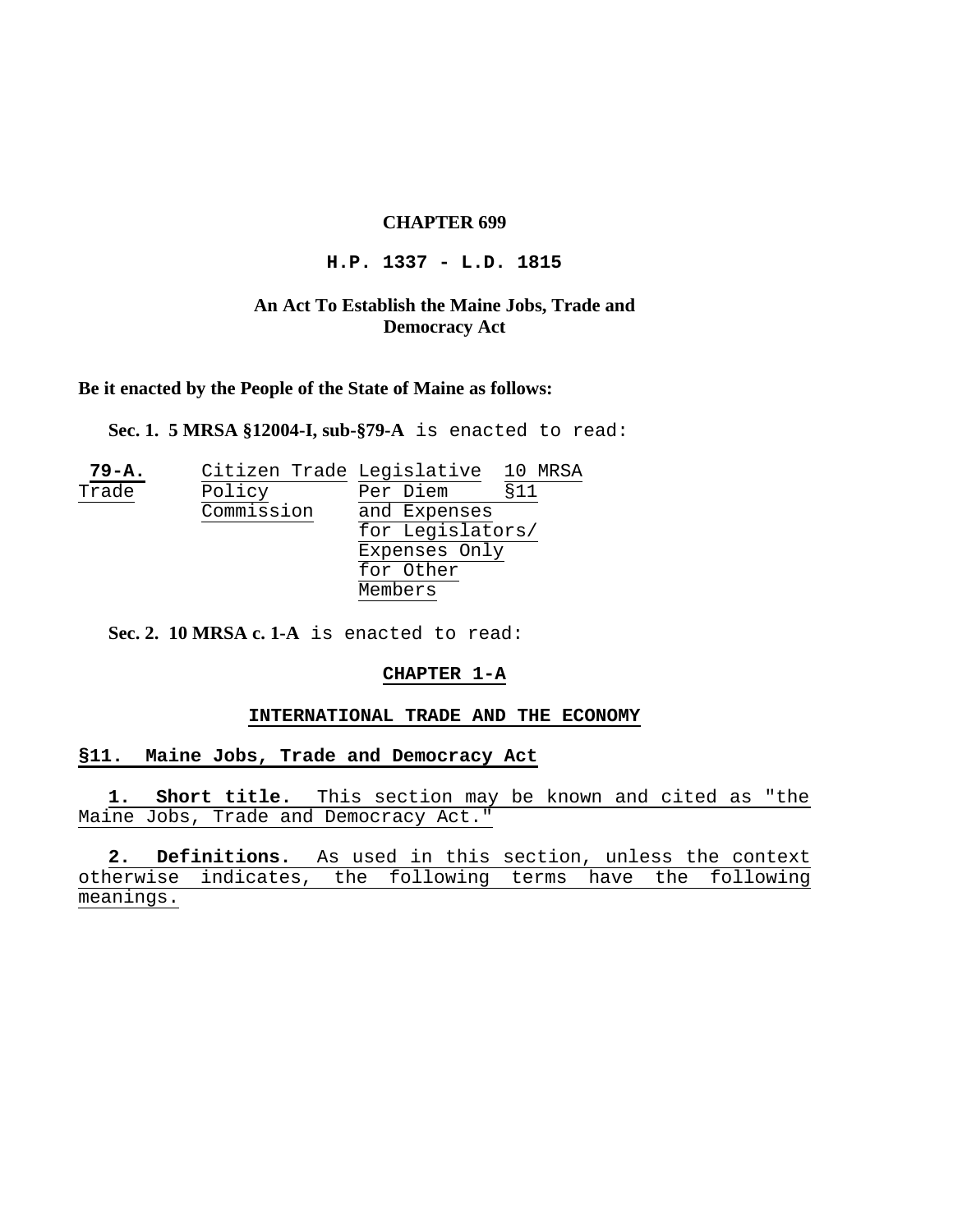A. "Commission" means the Citizen Trade Policy Commission established in Title 5, section 12004-I, subsection 79-A.

B. "Trade agreement" means any agreement reached between the United States Government and any other country, countries or other international political entity or entities that proposes to regulate trade among the parties to the agreement. "Trade agreement" includes, but is not limited to, the North American Free Trade Agreement, agreements with the World Trade Organization and the proposed Free Trade Area of the Americas.

**3. Purposes.** The commission is established to assess and monitor the legal and economic impacts of trade agreements on state and local laws, working conditions and the business environment; to provide a mechanism for citizens and Legislators to voice their concerns and recommendations; and to make policy recommendations designed to protect Maine's jobs, business environment and laws from any negative impact of trade agreements.

**4. Membership.** The commission consists of the following members:

A. The following 17 voting members:

 (1) Three Senators representing at least 2 political parties, appointed by the President of the Senate;

 (2) Three members of the House of Representatives representing at least 2 political parties, appointed by the Speaker of the House;

 (3) The Attorney General or the Attorney General's designee;

 (4) Four members of the public, appointed by the Governor as follows:

(a) A small business person;

(b) A small farmer;

 (c) A representative of a nonprofit organization that promotes fair trade policies; and

 (d) A representative of a Maine-based corporation that is active in international trade;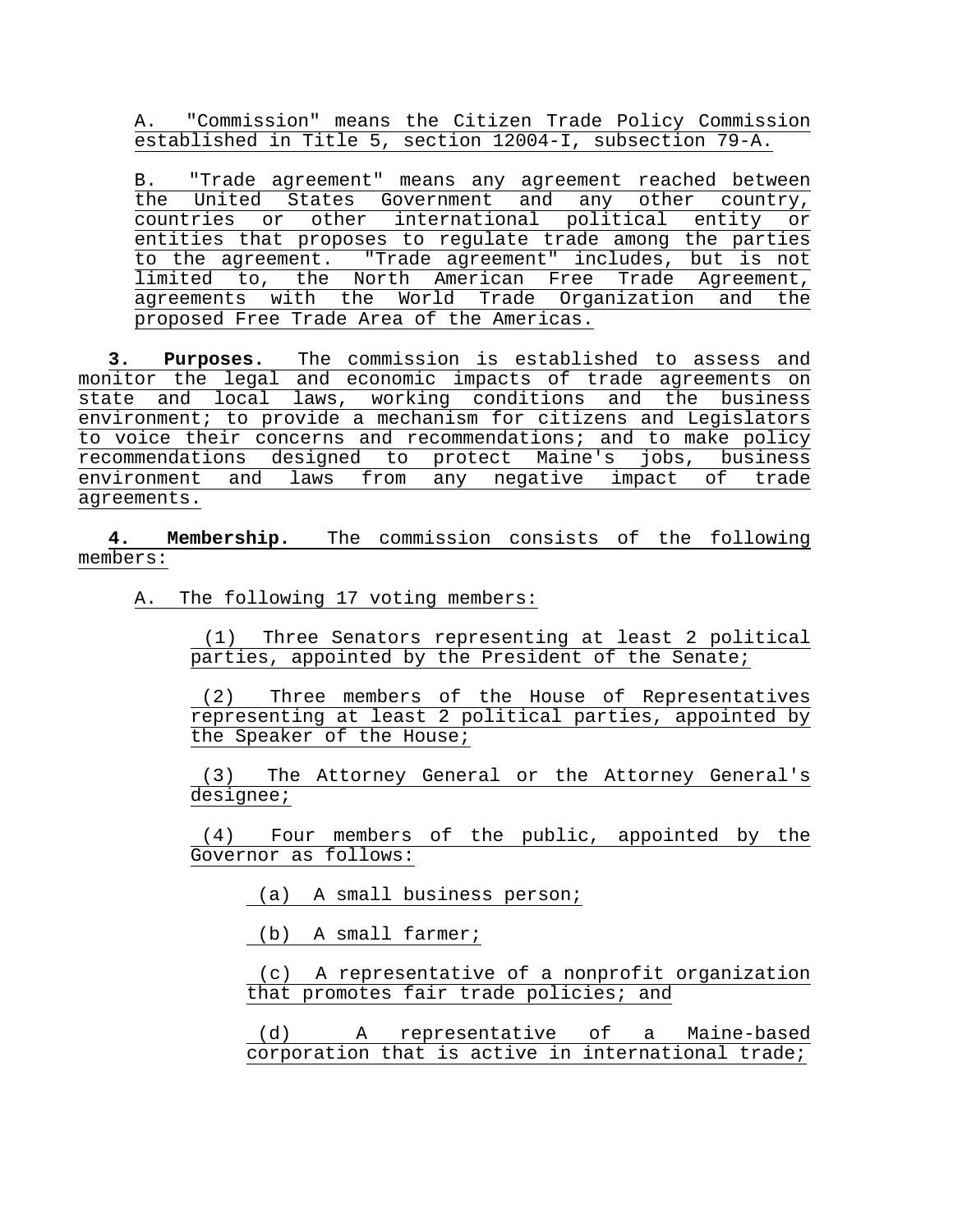(5) Three members of the public appointed by the President of the Senate as follows: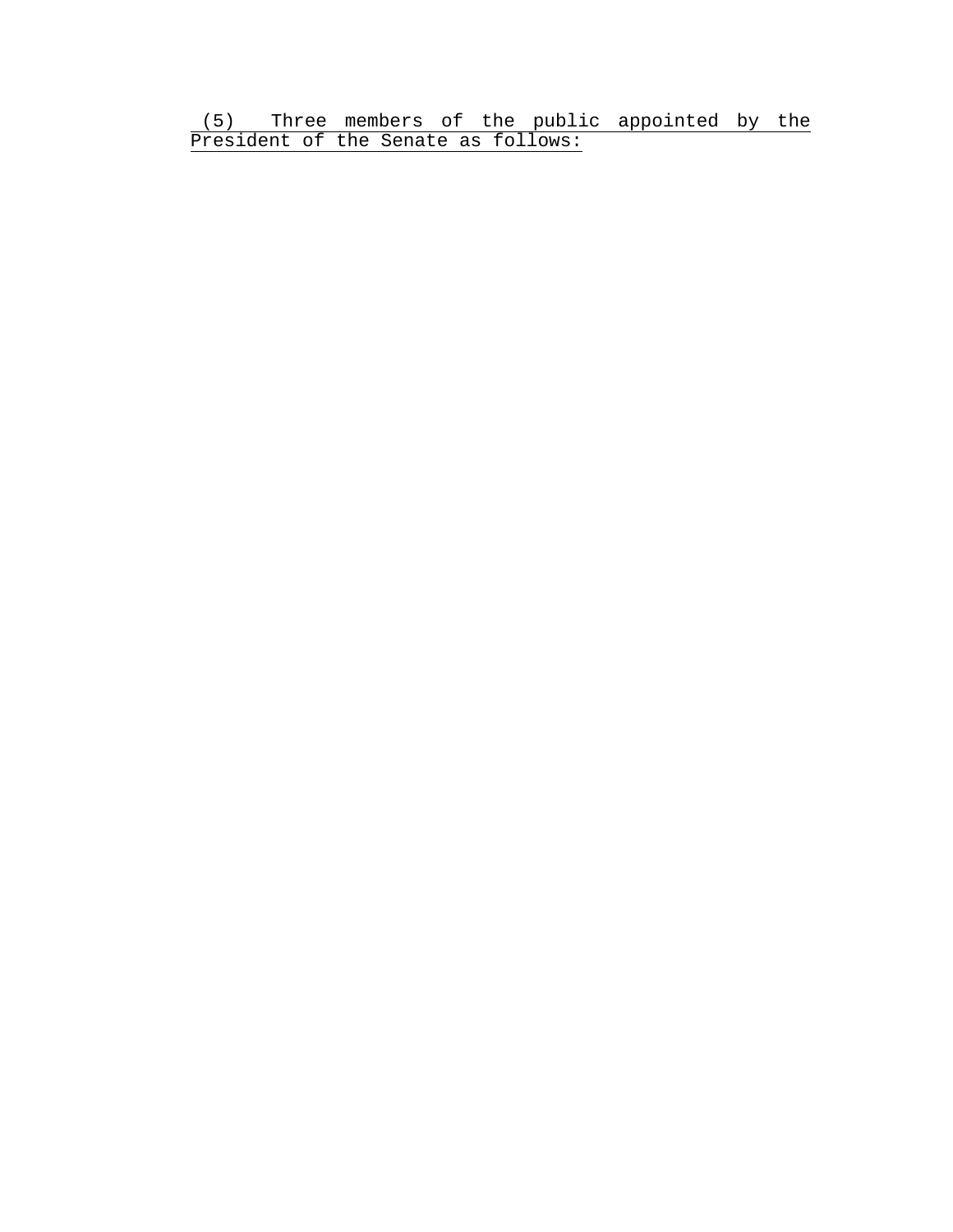(a) A health care professional;

 (b) A representative of a Maine-based manufacturing business with 25 or more employees; and

 (c) A representative of an economic development organization; and

 (6) Three members of the public appointed by the Speaker of the House as follows:

 (a) A person who is active in the organized labor community;

 (b) A member of a nonprofit human rights organization; and

 (c) A member of a nonprofit environmental organization.

In making appointments of members of the public, the appointing authorities shall make every effort to appoint representatives of generally recognized and organized constituencies of the interest groups mentioned in subparagraphs  $(4)$ ,  $(5)$  and  $(6)$ ; and

B. The following 5 commissioners or the commissioners' designees of the following 5 departments who serve as ex officio, nonvoting members:

(1) Department of Labor;

(2) Department of Economic and Community Development;

(3) Department of Environmental Protection;

 (4) Department of Agriculture, Food and Rural Resources; and

(5) Department of Human Services.

**5. Terms; vacancies; limits.** Except for Legislators, commissioners and the Attorney General, who serve terms coincident with their elective or appointed terms, all members are appointed for 3-year terms. A vacancy must be filled by the same appointing authority that made the original appointment. Appointed members may not serve more than 2 terms. Members may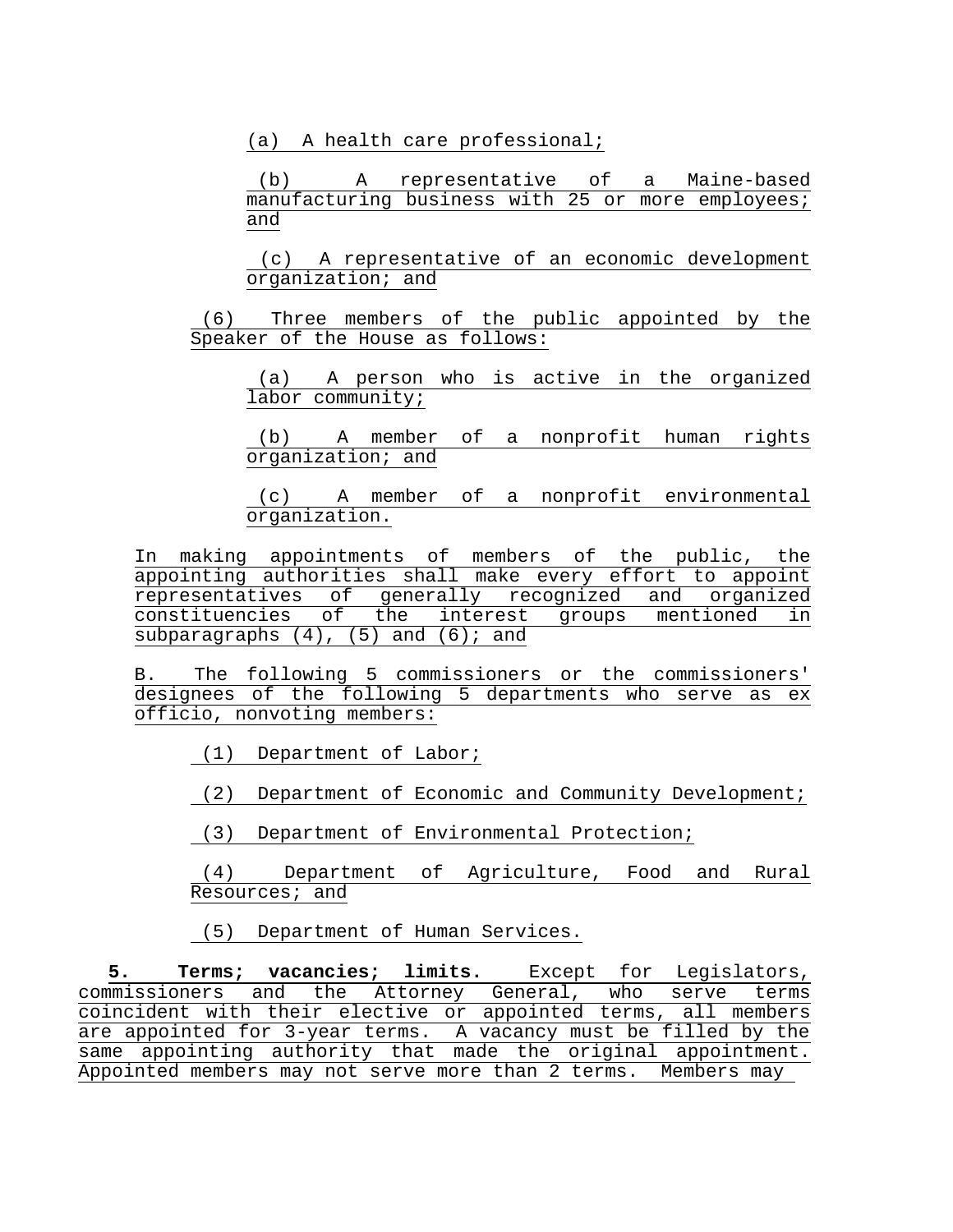continue to serve until their replacements are designated. A member may designate an alternate to serve on a temporary basis.

**6. Chair; officers; rules.** The first-named Senate member and the first-named House of Representatives member are cochairs of the commission. The commission shall appoint other officers as necessary and make rules for orderly procedure.

**7. Compensation.** Legislators who are members of the commission are entitled to receive the legislative per diem and expenses as defined in Title 3, section 2 for their attendance to their duties under this chapter. Other members are entitled to receive reimbursement of necessary expenses if they are not otherwise reimbursed by their employers or others whom they represent.

**8. Staff.** The Office of Policy and Legal Analysis shall provide the necessary staff support for the operation of the commission. After one year, the commission shall assess the need for and qualifications of a staff person, for example, an executive director. If the commission determines that it requires such a person, it may request additional funds from the Legislature.

# **9. Powers and duties.** The commission:

A. Shall meet at least twice annually;

B. Shall hear public testimony and recommendations from the people of the State and qualified experts when appropriate at no fewer than 2 locations throughout the State each year on the actual and potential social, environmental, economic and legal impacts of international trade agreements and negotiations on the State;

C. Shall conduct an annual assessment of the impacts of international trade agreements on Maine's state laws, municipal laws, working conditions and business environment;

D. Shall maintain active communications with and submit an annual report to the Governor, the Legislature, the Attorney General, municipalities, Maine's congressional delegation, the Maine International Trade Center, the Maine Municipal Association, the United States Trade Representative's Office, the National Conference of State Legislatures and the National Association of Attorneys General or the successor organization of any of these groups. The commission shall make the report easily accessible to the public by way of a publicly accessible site on the Internet maintained by the State. The report must contain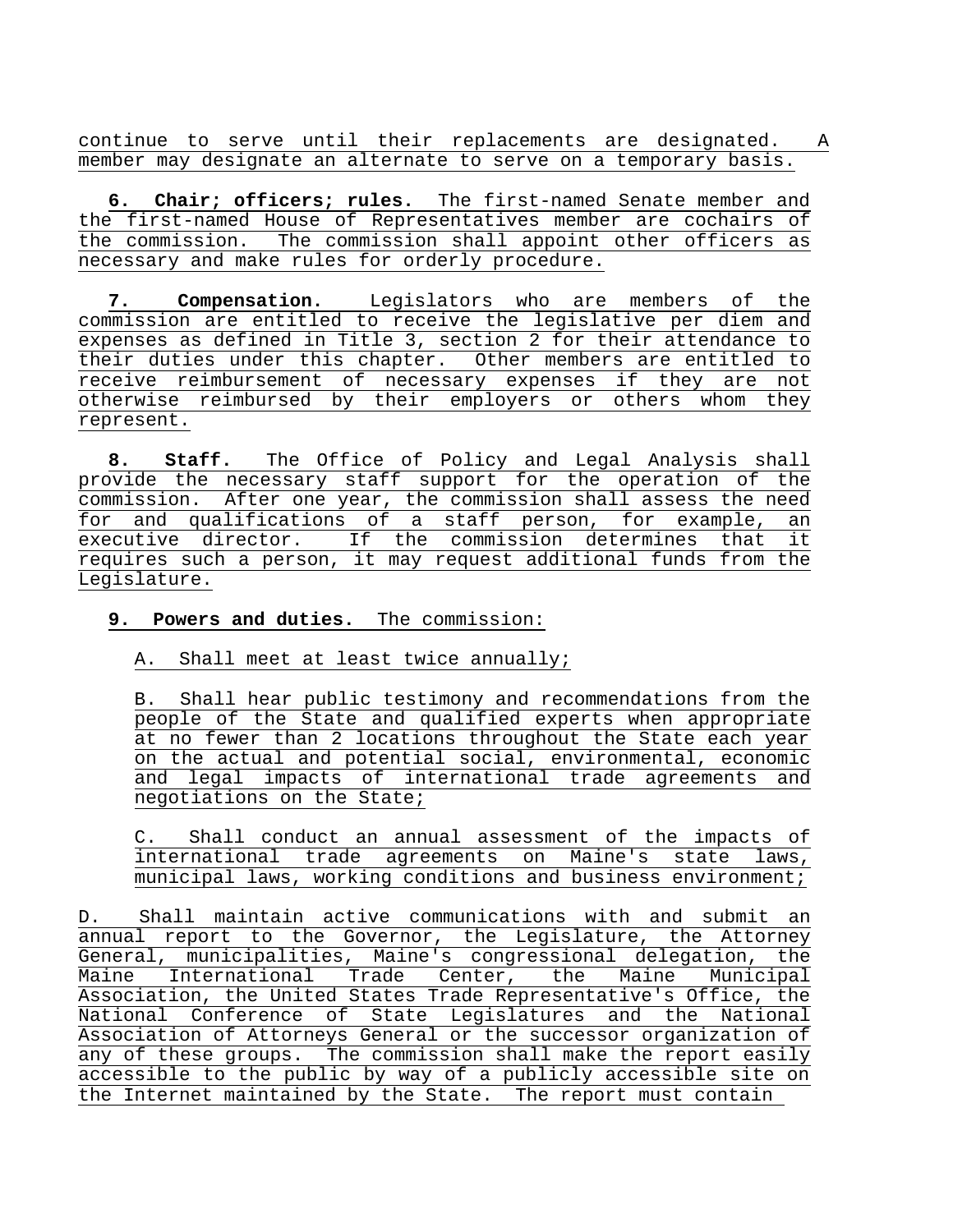information acquired pursuant to activities under paragraphs B and C;

E. Shall maintain active communications with any entity the commission determines appropriate regarding ongoing developments in international trade agreements and policy;

F. May recommend or submit legislation to the Legislature;

G. May recommend that the State support, or withhold its support from, future trade negotiations or agreements; and

H. May examine any aspects of international trade, international economic integration and trade agreements that the members of the commission consider appropriate.

**10. Outside funding.** The commission may seek and accept outside funding to fulfill commission duties. Prompt notice of solicitation and acceptance of funds must be sent to the Legislative Council. All funds accepted must be forwarded to the Executive Director of the Legislative Council, along with an accounting that includes the amount received, the date that amount was received, from whom that amount was received, the purpose of the donation and any limitation on use of the funds. The executive director administers any funds received.

**11. Evaluation.** By December 31, 2009, the commission shall conduct an evaluation of its activities and recommend to the Legislature whether to continue, alter or cease the commission's activities.

**Sec. 3. Staggered terms.** Notwithstanding the Maine Revised Statutes, Title 10, section 11, subsection 5, the appointing authorities for the original appointments of public members of the Citizen Trade Policy Commission shall designate their first appointment for a one-year term, their 2nd appointment for a 2-year term and any other appointments for a 3-year term. An initial term of one or 2 years may not be considered a full term for purposes of limiting the number of terms for which a member may serve.

**Sec. 4. Appropriations and allocations.** The following appropriations and allocations are made.

#### **LEGISLATURE**

#### **Legislature**

Initiative: Provides funds for the per diem and expenses for members of the Citizen Trade Policy Commission as well as public